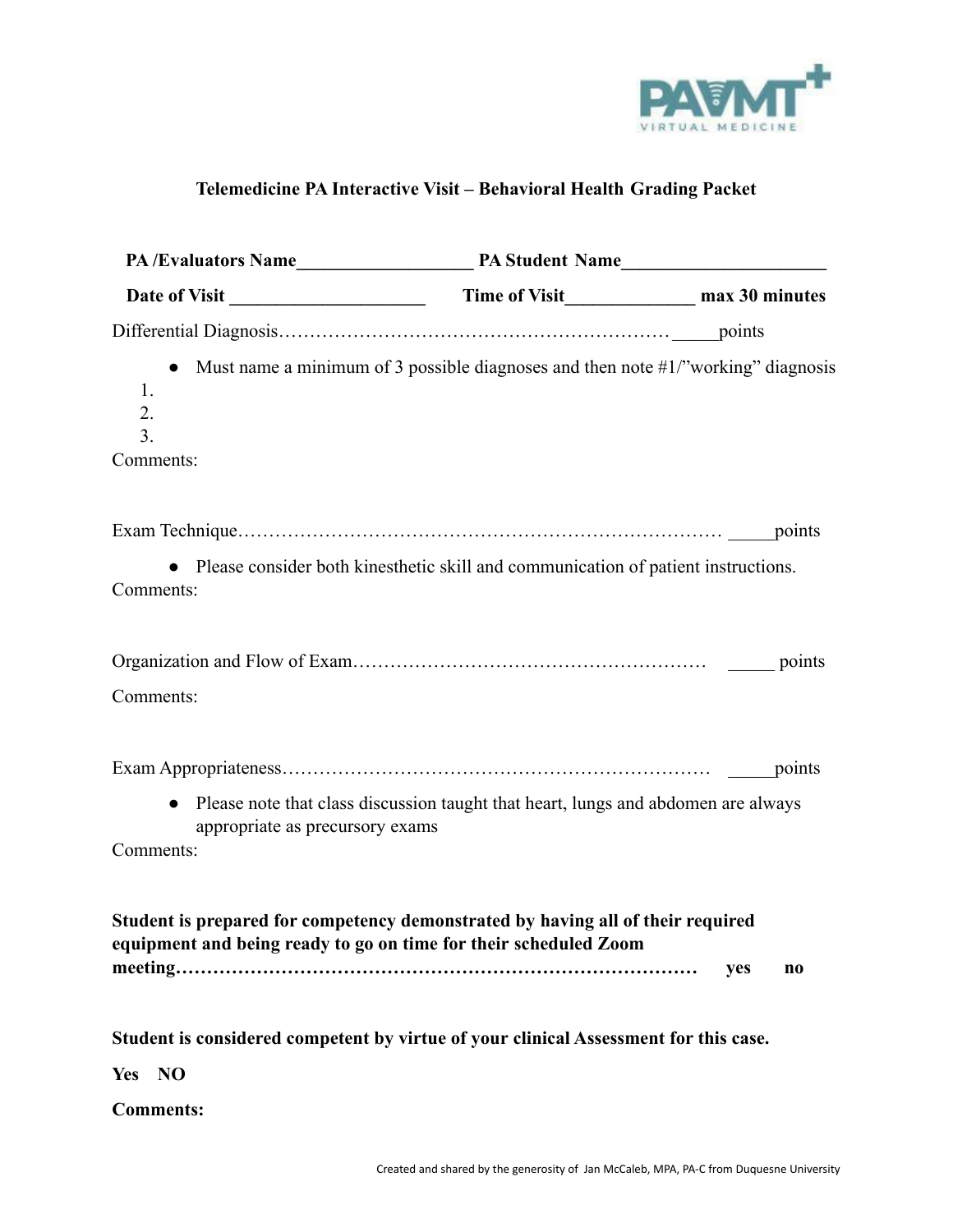

# **Case 6 –** BH **Student Scenario**

**You are assisting your clinic by answering telemedicine consults. Your clinic implemented telemedicine to better serve patients without consistent transportation as well to decrease non-emergent and urgent clinic-based visits.**

**You are asked the parent of a patient who had made several phone calls attempting to be seen in the BH clinic ASAP, but your clinic is not currently making face to face encounters due to CoVid-19. You are asked to complete a telemedicine visit to assess the patient and make the appropriate diagnosis and refer if needed.**

Case scenario: Allen, a 32-year old gay man, requesting to be seen via telemedicine for treatment of anxiety. He has worked full-time as a janitor and engaged in very few activities outside of work. When asked about anxiety, Allen says he is worried about contracting diseases such as HIV.

Work through the case to reach a diagnosis and appropriately manage the patient through a telemedicine encounter.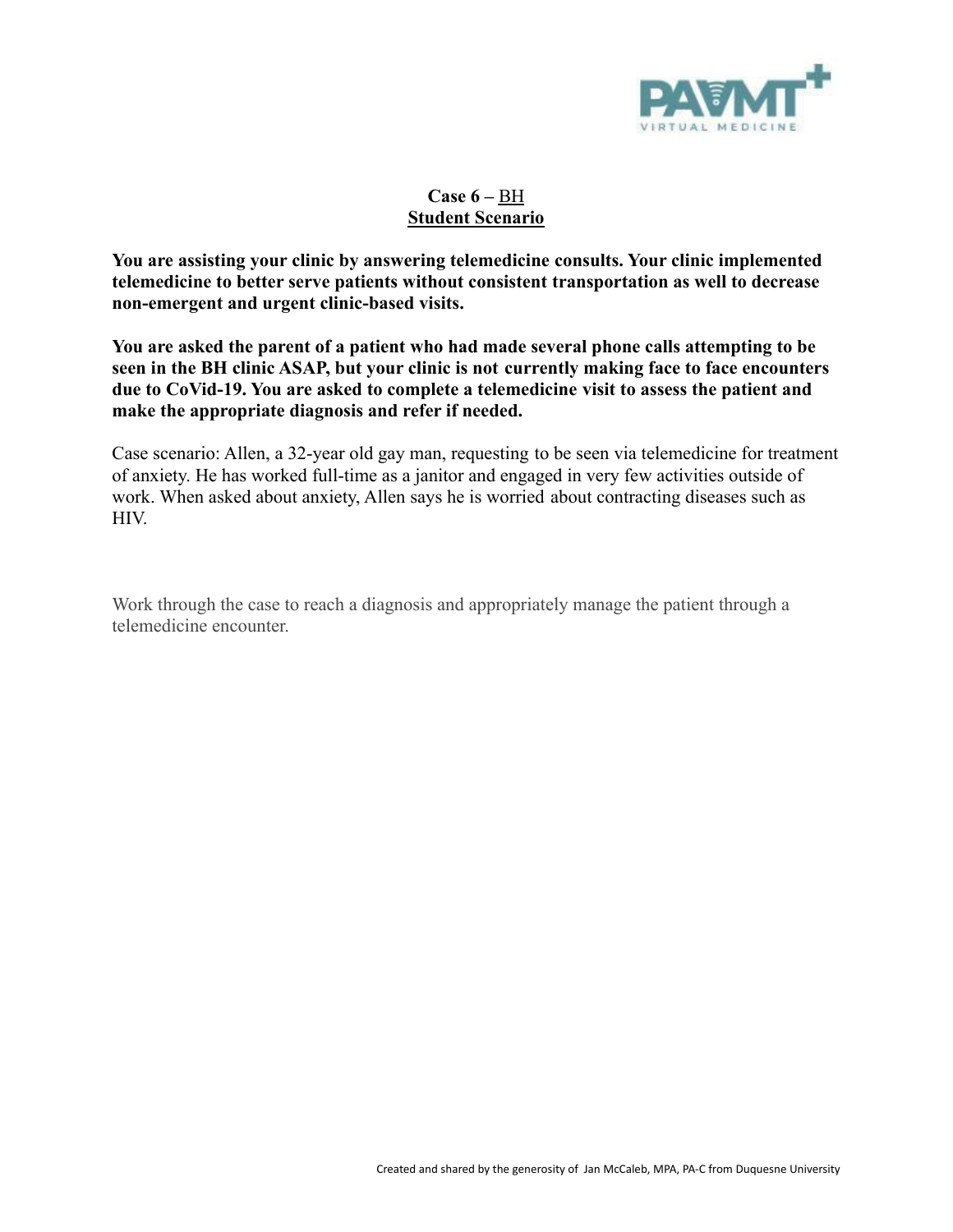

# **Instructions: Place a check in front of each task that the student accomplished correctly. Do not place a check for any tasks that were forgotten, done partially or incorrectly.**

#### **Telemedicine Required Identification/Consent/Documentation: The student:**

\_\_\_\_\_ 1. Introduces yourself to the patient, confirm your identification and credentials, notes your affiliation ("X" PA Program), and your location.

2. Confirm the identity of the patient with 2 unique identifiers and note their location and address.

\_\_\_\_\_ 3. Explain the procedural aspects of the telemedicine visit and that it will be conducted in a similar but modified fashion from a clinic-based visit.

\_\_\_\_\_ 4. Explain the benefits and drawbacks of completing a virtual visit. Offering a future face to face alternative if the patient desires.

5. Assess equipment being used by the patient (including hardware/software and home medical equipment and document it.

\_\_\_\_\_ 6. Explain the cost of the telemedicine visit (for this visit none).

\_\_\_\_\_ 7. Explain the patients right to privacy and explain HIPAA changes in regard to ZOOM conferencing due to CoVid-19.

8. Ask the patient if they can see and hear with the technology they are utilizing (before you begin).

\_\_\_\_\_9. Makes any necessary adjustments for technologic issues (coach the patient to move camera when and if needed).

\_\_\_\_\_10. Verbalize that you will document the start time and the end time of the encounter.

11. Obtain verbal consent to proceed with the encounter.

# **Interpersonal and Communication Skills, Includes the Four Habits.**

### **The student:**

\_\_\_\_\_ 1. Builds the relationship (not rushed, introduction, eye contact, attention, empathy, asks how to address)

2. Establishes the agenda (elicits concerns, agrees upon agenda)

\_\_\_\_\_ 3. Facilitates understanding (speaks clearly, avoids medical jargon, high priority information)

\_\_\_\_\_ 4. Summarize and confirm understanding (summarizes plan, elicits questions, uses teach back)

\_\_\_\_\_ 5. Showed listening body language (leaning forward, looking at patient)

\_\_\_\_\_ 6. Used empathetic techniques (repeat feelings, legitimize concerns)

\_\_\_\_\_ 7. Appropriately admitted uncertainty, and, if applicable, offered to get more information for patient

\_\_\_\_\_ 8. Voices understanding of patient's context (cost, transportation)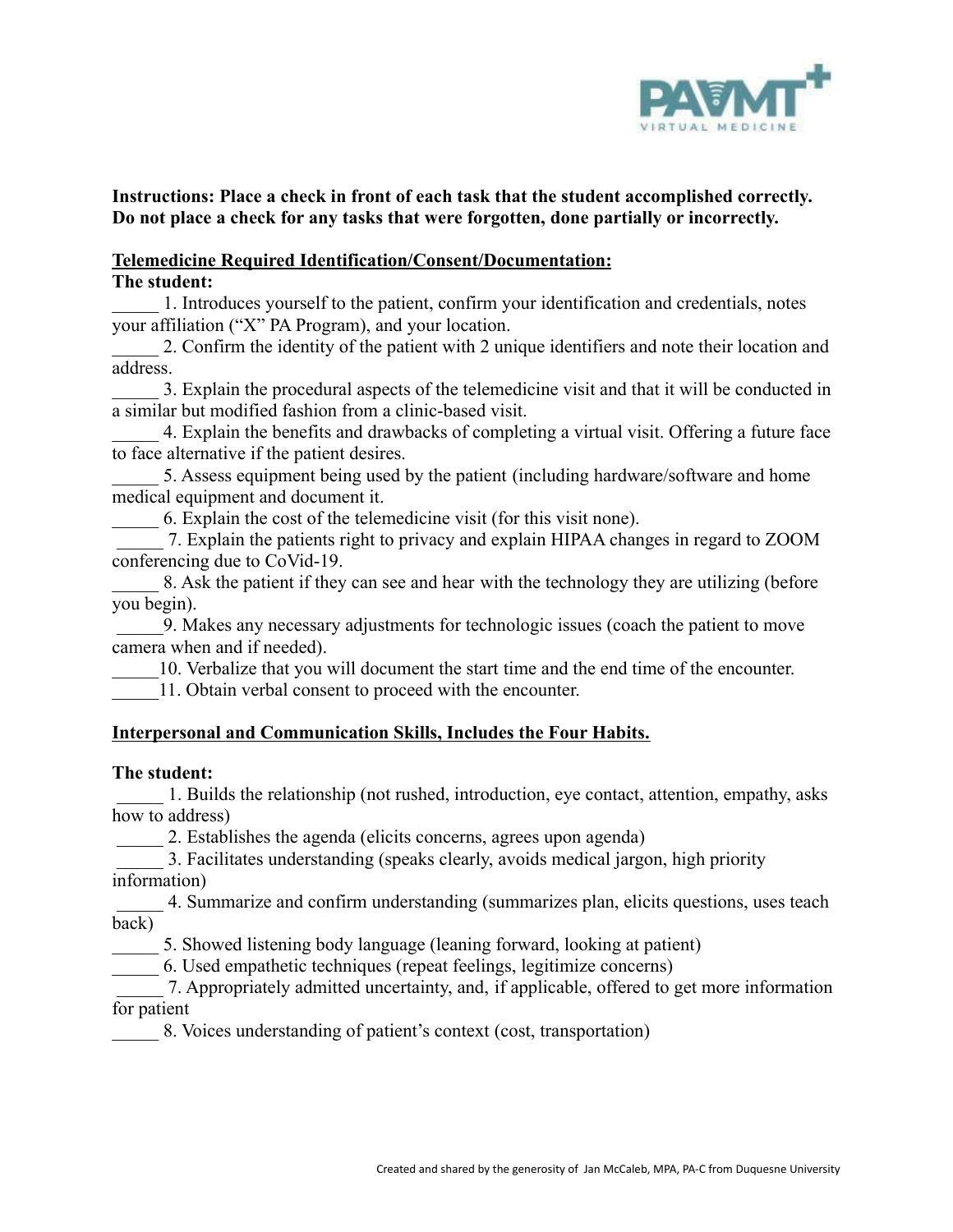

# **Actor Script**

# **The Scenario:**

CHARACTER: Allen/Alley, 32

DRESS: Casual, you are at home

SETTING: At your home, connecting to your provider via telemedicine from your home device to their home device.

Affect: You feel very anxious and distressed, very tired due to lack of sleep. CoVid-19 has increased your anxiety. It's another illness you need to be protected from.

Presentation: Anxious, hypervigilant, sharply dressed.

Case scenario: Allen, a 32-year old gay man, requesting to be seen via telemedicine for treatment of anxiety. He has worked full-time as a janitor and engaged in very few activities outside of work. When asked about anxiety, Allen says he is worried about contracting diseases such as HIV.

CC: "I don't know what to do, how is anyone supposed to function when everywhere you go there are germs. Isn't it bad enough that we are all exposed to HIV????"

Affect: irritated and agitated, frustrated because there is no end in site

Situation: Allen is very frustrated by the lack of protective supplies, is annoyed "no one is doing anything". He is having intrusive thoughts about "being infected". Keeps talking about running out of bleach. "How can anyone protect themselves?"

Aware of his repetitive mentioning of "bleach", the investigation begins.

- 1. How are you feeling? Have you ever felt like this before CoVid-19?
	- *● Obviously, before CoVid-19 I was always very careful. I did my best to avoid touching anything outside my home. I would do my best to stay away from things that I thought might have been in contact with the HIV virus.*
	- *● I am very good at washing my hands, I follow the CDC guidelines for washing my hands, but I do better than them! I wash my hands as much as possible with bleach. Bleach can kill anything even HIV!*
	-

*●*

2. How many times a day would you wash your hands with bleach?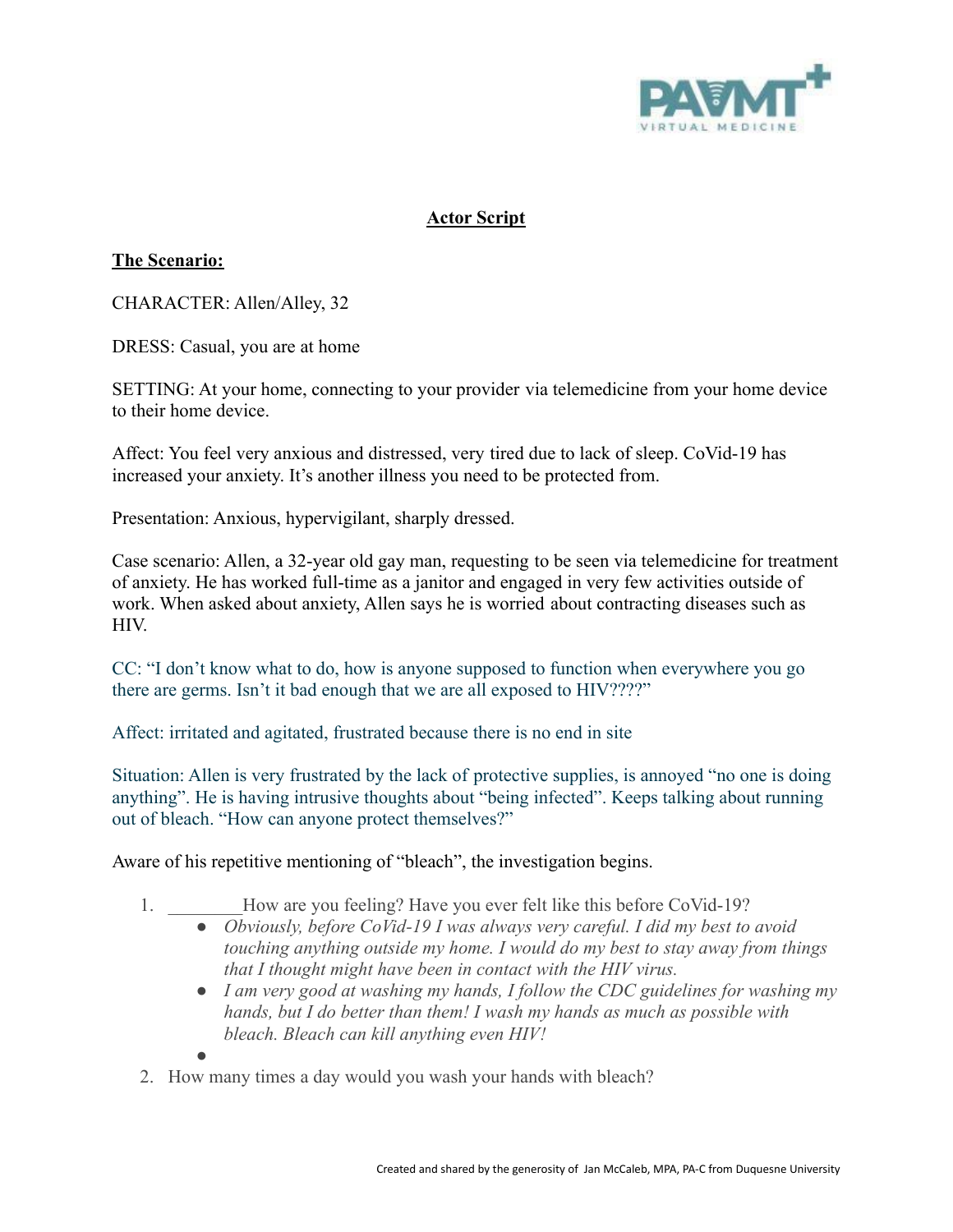

- *● Well whenever I need too. I keep a small bottle with me at all times, so maybe up to 30 times a day. I follow "my protocol", it is important that I wash my hands the same way each time, sometimes it interrupts my day if I have been outside.*
- *● Physical contact with others is very difficult, because I can't trust that people are washing their hands. Shopping for groceries and taking the subway are the worst. I have had to almost give up trying to go to social events.*
- *● It's been years since I have had a romantic relationship.*
- 3. \_\_\_\_\_\_\_\_\_Have you seen anyone for this in the past? What was the recommendation for your care at that time?

*My last partner thought I was out of control. He just couldn't keep up with the procedures that I needed to feel safe. I almost went for help because he was telling me I was crazy. We broke up and I never went.*

4. How have you been feeling recently?

*Recently it has been worse. I thought it would be better with CoVid. I thought everyone would finally understand and start following "the protocol". I thought it would be better, finally, since everyone is supposed to do "social distancing". But it's actually worse. At first it was better… now everyone is just 'breaking the rules'. And now I can't find bleach, or even a bar of soap which wouldn't do any good anyway.*

5. Ask the patient, How long has he been felting this way?

*As long as I can remember. Even as a kid I didn't like other kids getting near me. I spent a lot of time in the restroom whenever I could. But it's after I started dating and found out about HIV that I knew I had to protect myself.*

7 How has this been impacting you on a day to day basis?

*That is obvious isn't it?*

*My need to follow "the protocol" can get in the way of my normal daily tasks. I have to find jobs that will would allow me to always wear gloves and use bleach.*

*Since Jim, my partner, left, I have been lonely. Sometimes I don't think I can live this way any longer. I feel so isolated. But I guess everyone does now…*

- 8 Are you having any other symptoms?
- Allen is bothered by sudden images of hitting someone, fears that he will say things that might be offensive or wrong, and concerns about upsetting his neighbors.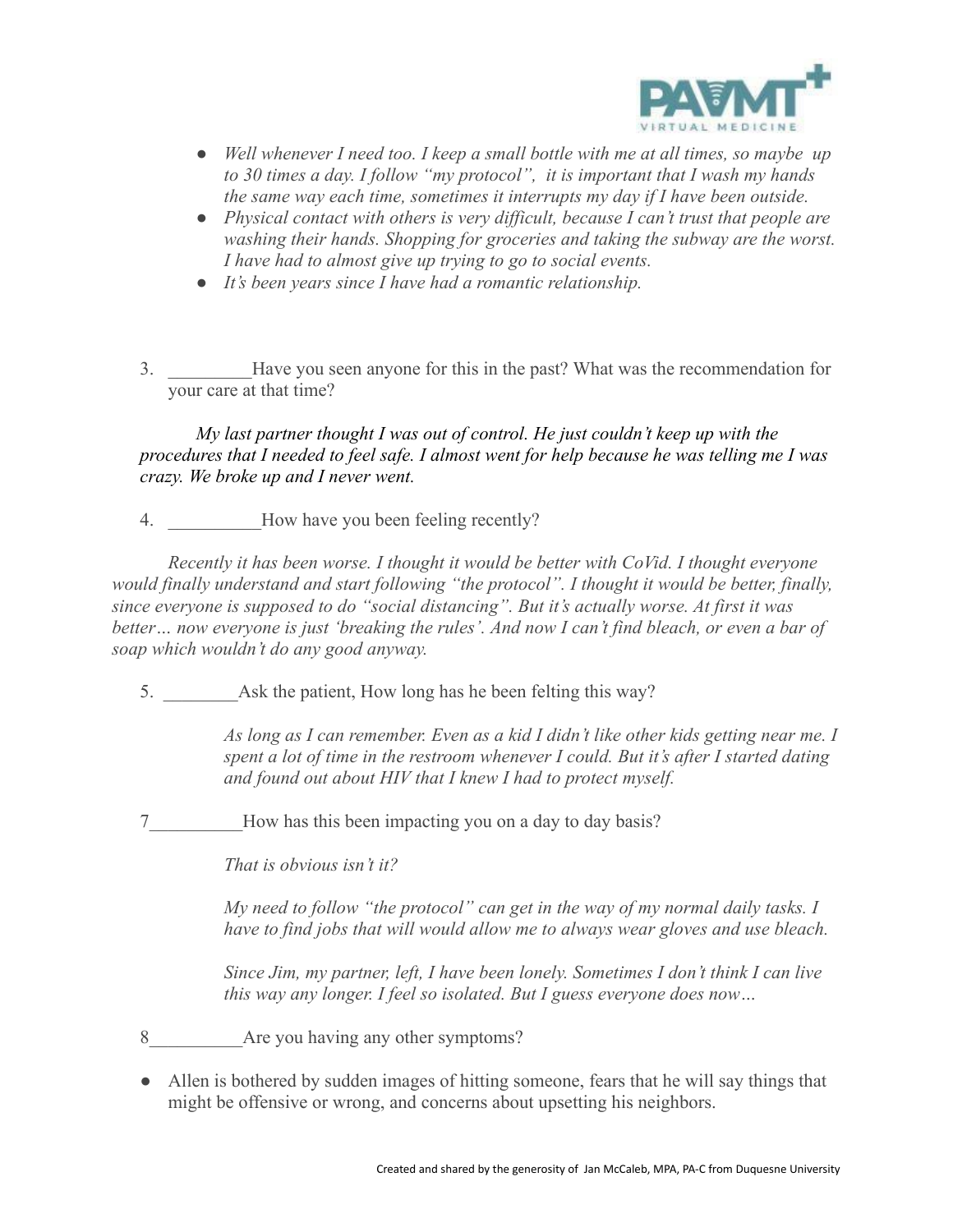

- To ease the anxiety caused by these thoughts, he often replays prior conversations in his mind, keeps diaries to record what he said and often apologizes for fear he might have sounded offensive.
- When he showers, he makes sure the water in the tub only reaches a certain level. He is afraid that if he is not careful, he will flood his neighbors.
- He had many obsessions, including ones related to contamination (fear of contracting HIV), aggressions (intrusive image of hitting someone) and symmetry (exactness in the level of water). These caused
- Allen spends hours on his rituals and he tries to avoid leaving his apartment, engaging in social relationships or performing basic errands.
- He also has had many compulsions: excessive hand washing, a checking (keeping diaries), repeating (often clarifying what he said) and mental compulsions (replaying prior conversations in his mind).

Screening questions for OCD<sup>\*</sup> Feel free to add symptoms here or follow the script below. Do Not Lead away from the diagnosis of OCD.

- 1. Do you have frequent unwanted thoughts that seem uncontrollable?
- 2. Do you try to get rid of these thoughts and, if so, what do you do?
- 3. Do you have rituals or repetitive behaviours that take a lot of time in a day?
- 4. Do you wash or clean a lot?
- 5. Do you keep checking things over and over again?
- 6. Are you concerned with symmetry and putting things in order?
- 7. Do your daily activities take a long time to complete?
- 8. Do these problems trouble you?
- 9. Does this behavior make sense to you?

# **Past medical/BH history- (WNL unless marked)**

- Previous similar episodes +
- Previous Hx of Suicidal thoughts or wanting to harm yourself or others. (+ but not **currently)**
- Neurological conditions
- Cardiovascular risk factors:
- Hypertension
- Diabetes
- Hypercholesterolemia

*"I don't have any medical conditions; I'm usually fit and well. I don't get sick because I follow "the protocol".*

### **Family history**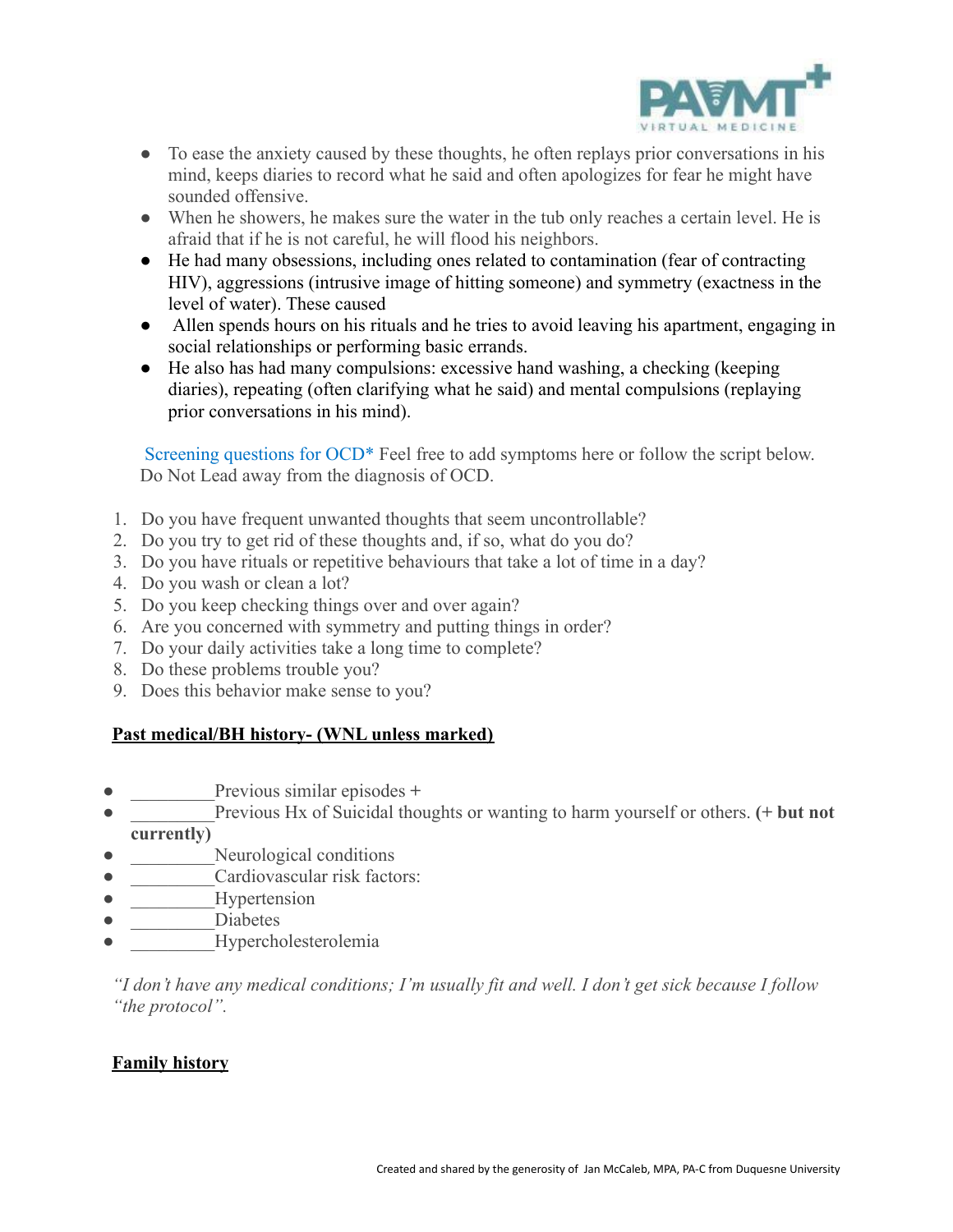

- Hx of BH problems, suicide (NO)
- Other neurological conditions

*There's no family history of any other medical problems."*

# **Drug/SH history**

- $ETOH (no)$
- $Smoking (no)$
- Other regular medication (no)
- Recreational drug use (no).
- *● Overall, patient reports moderate distress and social impairment related to the symptoms.*

**The student may ask various other BH Questions not included in this document. Assure they move on to DX and Treatment Plan after approximately 20 minutes so that the encounter can be completed in 30 minutes total.**

**Do not lead the student away from the diagnosis of OCD.**



**Show a picture of the patient to the student.**

| Physical Exam Must include –                 |                                      |
|----------------------------------------------|--------------------------------------|
| <b>Modified Vital Signs based on patient</b> | Respiratory rate <i>(WNL)</i>        |
| equipment:                                   | Blood pressure $(WNL)$               |
| <b>Obtains:</b>                              | Pain $(0/10)$                        |
| Temperature ( <i>WNL</i> )                   | O2 sat if equipment is available and |
| Pulse $(WNL)$                                | appropriate $NA$                     |

Students should screen the patient for suicidal and homicidal thoughts. (None reported)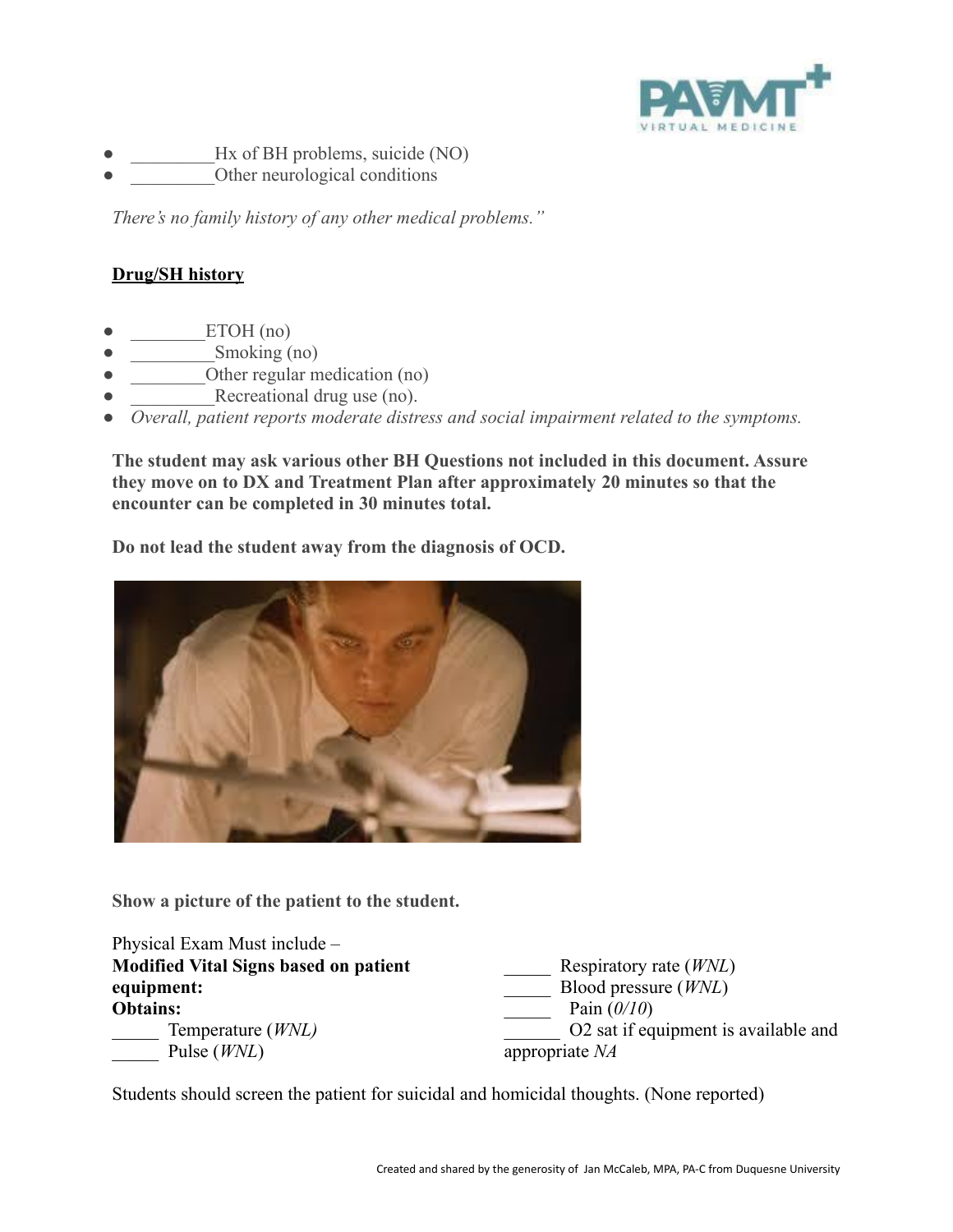

Assess Suicidal and Homicidal thoughts early and document it:

**Include a general inspection of the patient: See below**

She appeared to be of his biological age, was sharply dressed and his hair very neatly combed, was overly restrained and not a bit shy, but very expressive. He was alert and oriented, but did not have any issues with attention, memory, or perception. His affect was aggitated, and he had thoughts of frustration and "no way out". No suicidal ideation was observed.

Use a screening tool if needed:

Patient will use the Suicide Screen and the OCD Screen. Your answers as the patient are below.

|                      |                               | <b>ANXIETY AND DEPRESSION</b><br><b>ASSOCIATION OF AMERICA</b>                                                                                                                                                                                                                                                                                                          |
|----------------------|-------------------------------|-------------------------------------------------------------------------------------------------------------------------------------------------------------------------------------------------------------------------------------------------------------------------------------------------------------------------------------------------------------------------|
|                      |                               | <b>Obsessive-Compulsive Disorder (OCD) Screening Tool</b>                                                                                                                                                                                                                                                                                                               |
|                      |                               | This is a screening measure to help you determine whether you might have Obsessive-<br>Compulsive Disorder (OCD) that needs professional attention. This screening tool is not<br>designed to make a diagnosis of OCD but to be shared with your primary care physician or<br>mental health professional to inform further conversations about diagnosis and treatment. |
| <b>Directions:</b>   |                               |                                                                                                                                                                                                                                                                                                                                                                         |
|                      | 1. Complete the provided form |                                                                                                                                                                                                                                                                                                                                                                         |
|                      | 2. Print out the results      | 3. Share them with your health care provider to determine a diagnosis                                                                                                                                                                                                                                                                                                   |
|                      |                               |                                                                                                                                                                                                                                                                                                                                                                         |
|                      |                               | Are you troubled by the following?                                                                                                                                                                                                                                                                                                                                      |
| $Y$ es $\Box$ No     |                               | Do you have unwanted ideas, images, or impulses that seem silly, nasty,<br>or horrible?                                                                                                                                                                                                                                                                                 |
| Myes □ No            |                               | Do you worry excessively about dirt, germs, or chemicals?                                                                                                                                                                                                                                                                                                               |
|                      |                               |                                                                                                                                                                                                                                                                                                                                                                         |
| $V$ es $\Box$ No     |                               | Are you constantly worried that something bad will happen because<br>you forgot something important, like locking the door or turning off<br>appliances?                                                                                                                                                                                                                |
| $\Box$ Yes $\Box$ No |                               | Do you experience shortness of breath?                                                                                                                                                                                                                                                                                                                                  |
| $Yes$ $\Box$ No      |                               | Are you afraid you will act or speak aggressively when you really don't<br>want to?                                                                                                                                                                                                                                                                                     |
| Myes □ No            |                               | Are you always afraid you will lose something of importance?                                                                                                                                                                                                                                                                                                            |
| $\Box$ Yes $\Box$ No |                               | Do you ever experience "jelly" legs?                                                                                                                                                                                                                                                                                                                                    |
| $Y$ es $\Box$ No     |                               | Trouble falling or staying asleep, or restless and unsatisfying sleep                                                                                                                                                                                                                                                                                                   |
|                      | ⊿ Yes □ No                    | Are there things you feel you must do excessively or thoughts you must<br>think repeatedly to feel comfortable or ease anxiety?                                                                                                                                                                                                                                         |

П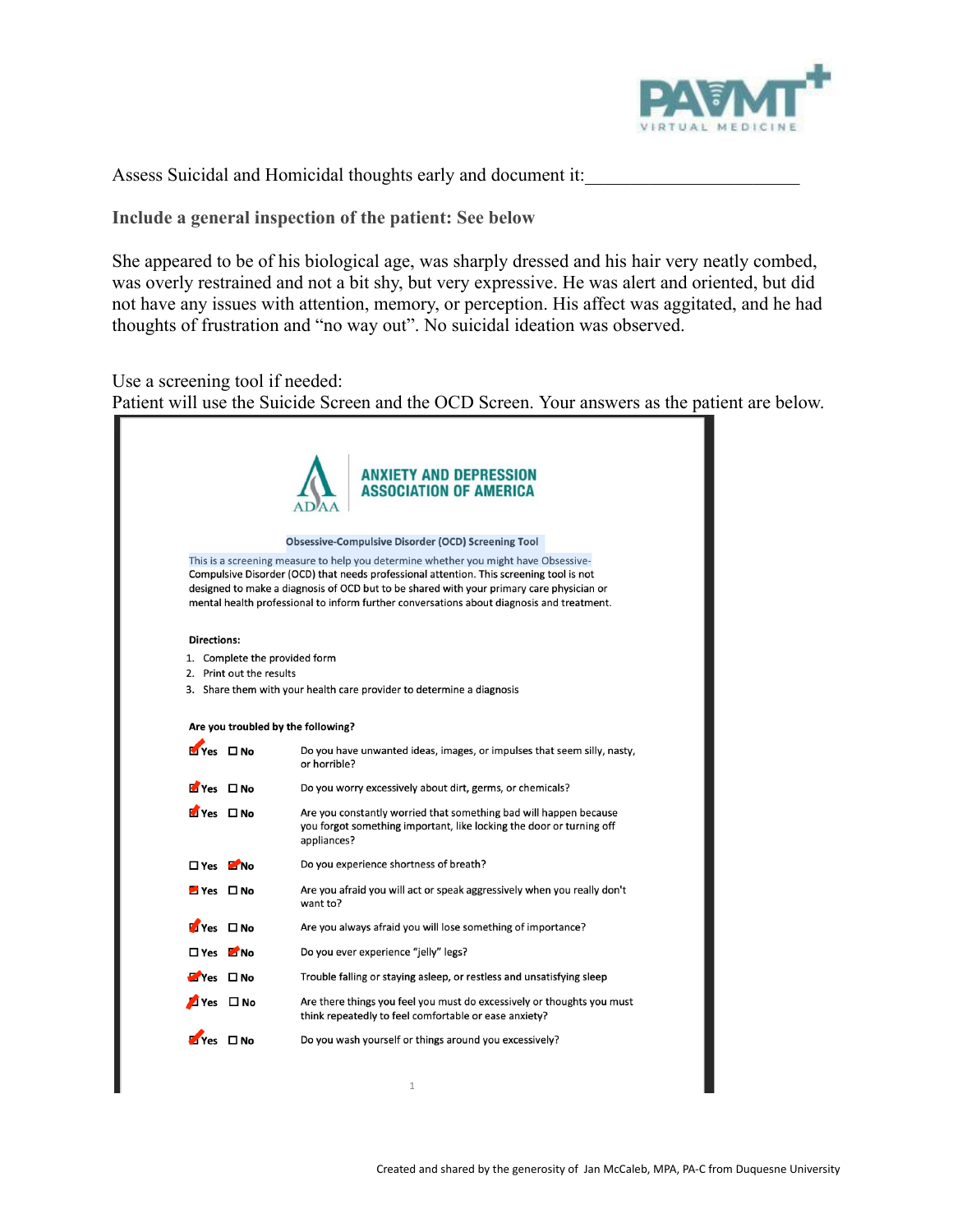

| $T$ Yes $T$ No.                 |                                 | Do you have to check things over and over or repeat actions many<br>times to be sure they are done properly?                                                                                                                                       |
|---------------------------------|---------------------------------|----------------------------------------------------------------------------------------------------------------------------------------------------------------------------------------------------------------------------------------------------|
| L <mark>Yes □ No</mark>         |                                 | Do you avoid situations or people you worry about hurting by<br>aggressive words or actions?                                                                                                                                                       |
| □ Yes M No                      |                                 | Do you keep many useless things because you feel that you can't throw<br>them away?                                                                                                                                                                |
|                                 |                                 | o<br>Having more than one illness at the same time can make it difficult to diagnose and treat the<br>different conditions. Depression and substance abuse are among the conditions that<br>occasionally complicate obsessive-compulsive disorder. |
| $V_{PS}$ $\Box$ No.             |                                 | Have you experienced changes in sleeping or eating habits?                                                                                                                                                                                         |
|                                 | More days than not, do you feel |                                                                                                                                                                                                                                                    |
| $\blacksquare$ Yes $\square$ No |                                 | sad or depressed                                                                                                                                                                                                                                   |
| Myes □ No                       |                                 | disinterested in life                                                                                                                                                                                                                              |
| Myes □ No                       |                                 | worthless or guilty                                                                                                                                                                                                                                |
|                                 |                                 | During the last year, has the use of alcohol or drugs                                                                                                                                                                                              |
| $Y$ es $\square$ No             |                                 | resulted in your failure to fulfill responsibilities with work, school, or<br>family?                                                                                                                                                              |
| □ Yes <b>A</b> No               |                                 | placed you in a dangerous situation, such as driving a car under the<br>influence?                                                                                                                                                                 |
| □ Yes M No                      |                                 | gotten you arrested?                                                                                                                                                                                                                               |
| $T$ Yes $T$ No                  |                                 | continued despite causing problems for you or your loved ones?                                                                                                                                                                                     |
|                                 |                                 | Please print this completed form and share it with your health care provider to determine a                                                                                                                                                        |
| diagnosis.                      |                                 | For more information, visit us at www.adaa.org or contact us at information@adaa.org                                                                                                                                                               |
|                                 |                                 |                                                                                                                                                                                                                                                    |
|                                 |                                 | Reference: Goodman, WK, Price LH, et al. The Yale-Brown Obsessive Compulsive Scale (Y-BOCS): Part 1.                                                                                                                                               |
|                                 |                                 | Development, use and reliability. Arch Gen Psychiatry. 46:1006-1011 (1989). Diagnostic and Statistical Manual of<br>Mental Disorders (DSM IV), American Psychiatric Association, 1994, Washington, D.C.                                            |
|                                 |                                 | 2                                                                                                                                                                                                                                                  |

The student may use any tool or psychosocial assessment to further ask questions. Freely answer leading to the dx of OCD.

#### **Management: OCD**

How would you manage this patient?

**Identify and communicate the diagnosis of OCD**: Help the patient/family to understand the disorder and start effective evaluation and treatment promptly.

#### **Treatment for OCD:**

1. The student suggests referral to a behavioral health care team and outpatient care once screening for suicidal and homicidal thoughts are negative.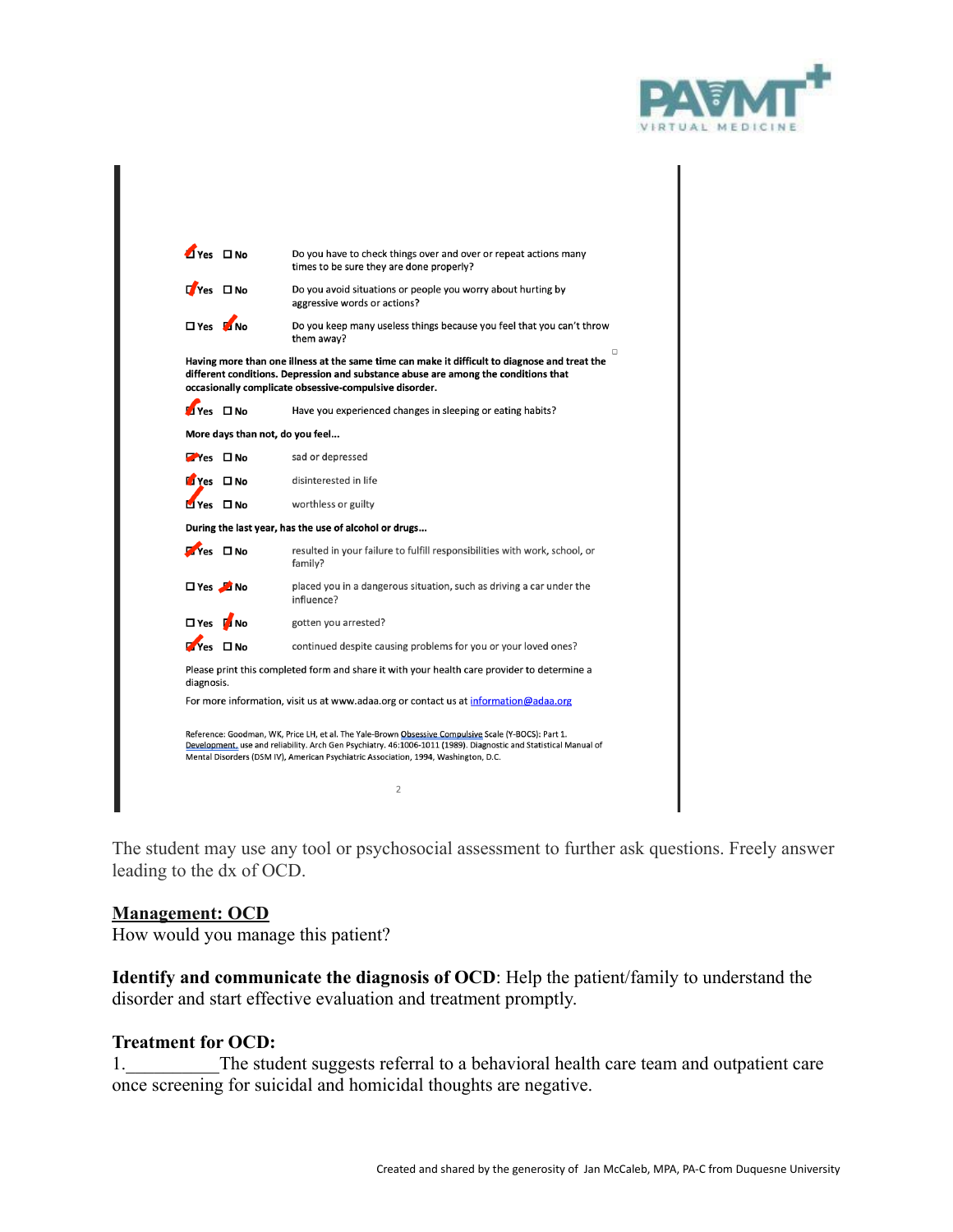

**2.\_\_\_\_\_\_\_\_\_**Student should explain in layman's terms:

# 1. **Suggests Supportive Care**:

- a. Psychoeducation- provides information on bipolar disorder. Identify and communicate the diagnosis of bipolar disorder as early as possible to help people understand the disorder and start effective treatment promptly.
- b. Sleep hygiene
	- remove triggers if possible (caffeine, stimulants, nicotine, dietary triggers, stress)
- c. Increase physical activity (exercise  $60-90\%$  of MHR 20 minutes  $3x/wk$ , yoga
- d. \_\_\_\_\_\_\_Self-guided cognitive-based therapy (CBT)/ relaxation techniques, Do what you love, mindful of your thoughts, Be kind and patient with

2.\_\_\_\_\_\_\_\_**Focused CBT – [Exposure and Response Prevention](https://iocdf.org/about-ocd/treatment/erp/) (ERP)**, is a type of CBT which has the strongest evidence supporting its use in the treatment of OCD.

- o CBT is a time-limited process (treatment goals—and the number of sessions expected to achieve them—are established at the start) that employs a variety of cognitive and behavioral techniques to affect change.
- o A CBT practitioner may employ techniques such as **exposure therapy** (allows extinction of erroneously learned fears) and **applied relaxation**

# 3.\_\_\_\_\_\_\_\_**Pharmacological** (1st line with CBT)

- a. **Offers an SSRI at a starting dose and explaining time needed before** seeing a benefit (eg. Escitalopram or Sertraline)
- b. Alternative SSRI/SNRI
- c. Discuss the use of other potential medications.
- d. Certain psychiatric medications can help control the obsessions and compulsions of OCD. Most commonly, antidepressants are tried first.
- e. Antidepressants approved by the U.S. Food and Drug Administration (FDA) to treat OCD include:
- f. Clomipramine (Anafranil) for adults and children 10 years and older
- g. Fluoxetine (Prozac) for adults and children 7 years and older
- h. Fluvoxamine for adults and children 8 years and older
- i. Paroxetine (Paxil, Pexeva) for adults only
- j. Sertraline (Zoloft) for adults and children 6 years and older
- **3. \_\_\_\_\_\_\_\_\_\_\_\_Advise the patient that: (Circle any noted below)**
- Gives ER precautions: If any thoughts of harming herself or others, call 911 or the National Suicide Hotline 1-800-273-8255.

Plan for F/u next telemedicine visit or clinic visit scheduled for:

Notes Ending time of Call

Mentions post call survey of both provider and patient.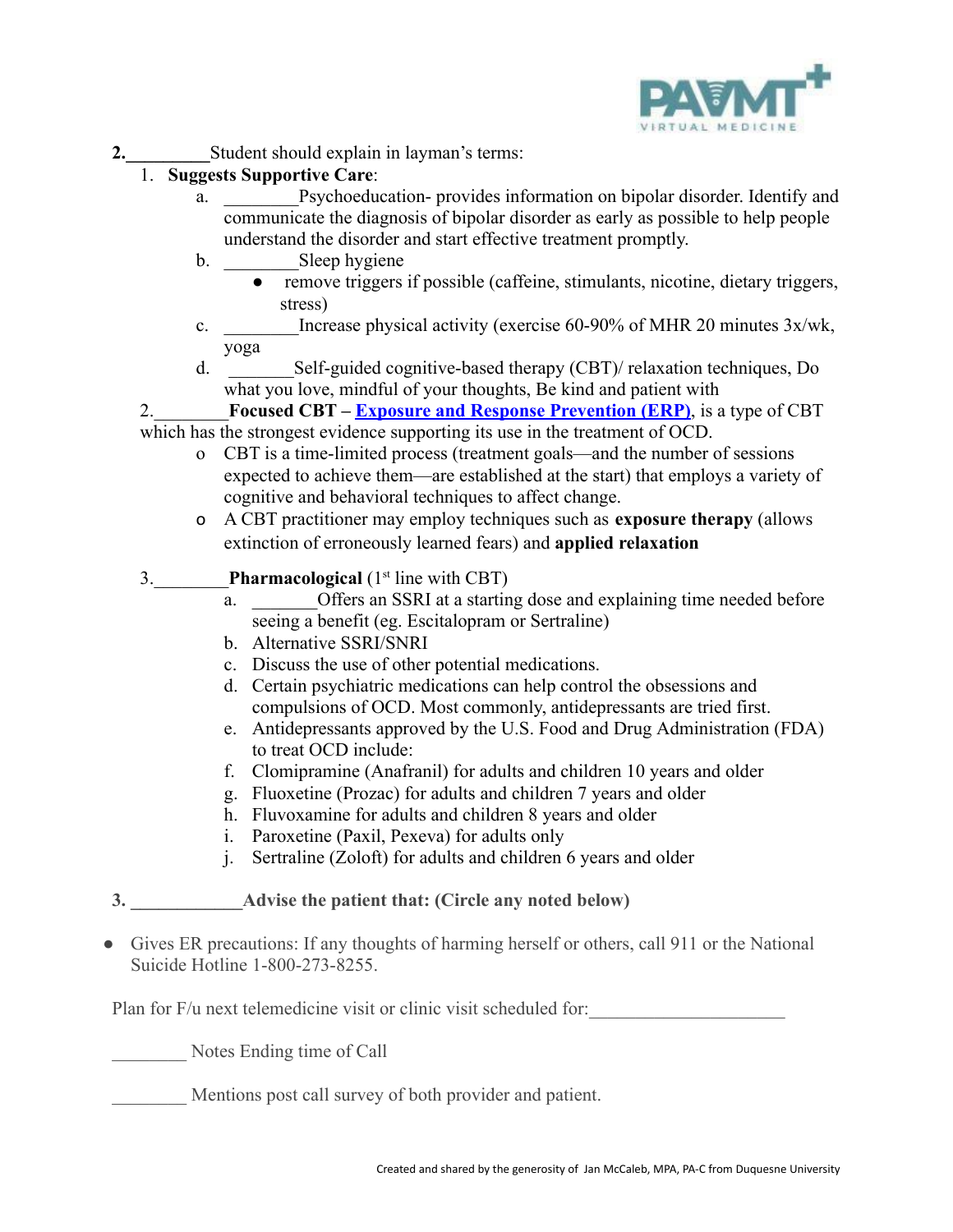

- **· MOST COMMON OBSESSIONS**
- Fear of contamination
- Fear of causing harm to another
- Fear of making a mistake
- Fear of behaving in a socially unacceptable manner
- Need for symmetry or exactness
- Excessive doubt
- Religious and sexual concerns
- **MOST COMMON COMPULSIONS**
- Cleaning/Washing
- Checking
- Arranging/Organizing
- Collecting/Hoarding
- Counting/Repeating
- Touching or tapping

3

# **Summary of Possible Treatments, Info and Therapies for OCD:**

Certain psychiatric medications can help control the obsessions and compulsions of OCD. Most commonly, antidepressants are tried first.

Antidepressants approved by the U.S. Food and Drug Administration (FDA) to treat OCD include:

- Clomipramine (Anafranil) for adults and children 10 years and older
- Fluoxetine (Prozac) for adults and children 7 years and older
- Fluvoxamine for adults and children 8 years and older
- Paroxetine (Paxil, Pexeva) for adults only
- Sertraline (Zoloft) for adults and children 6 years and older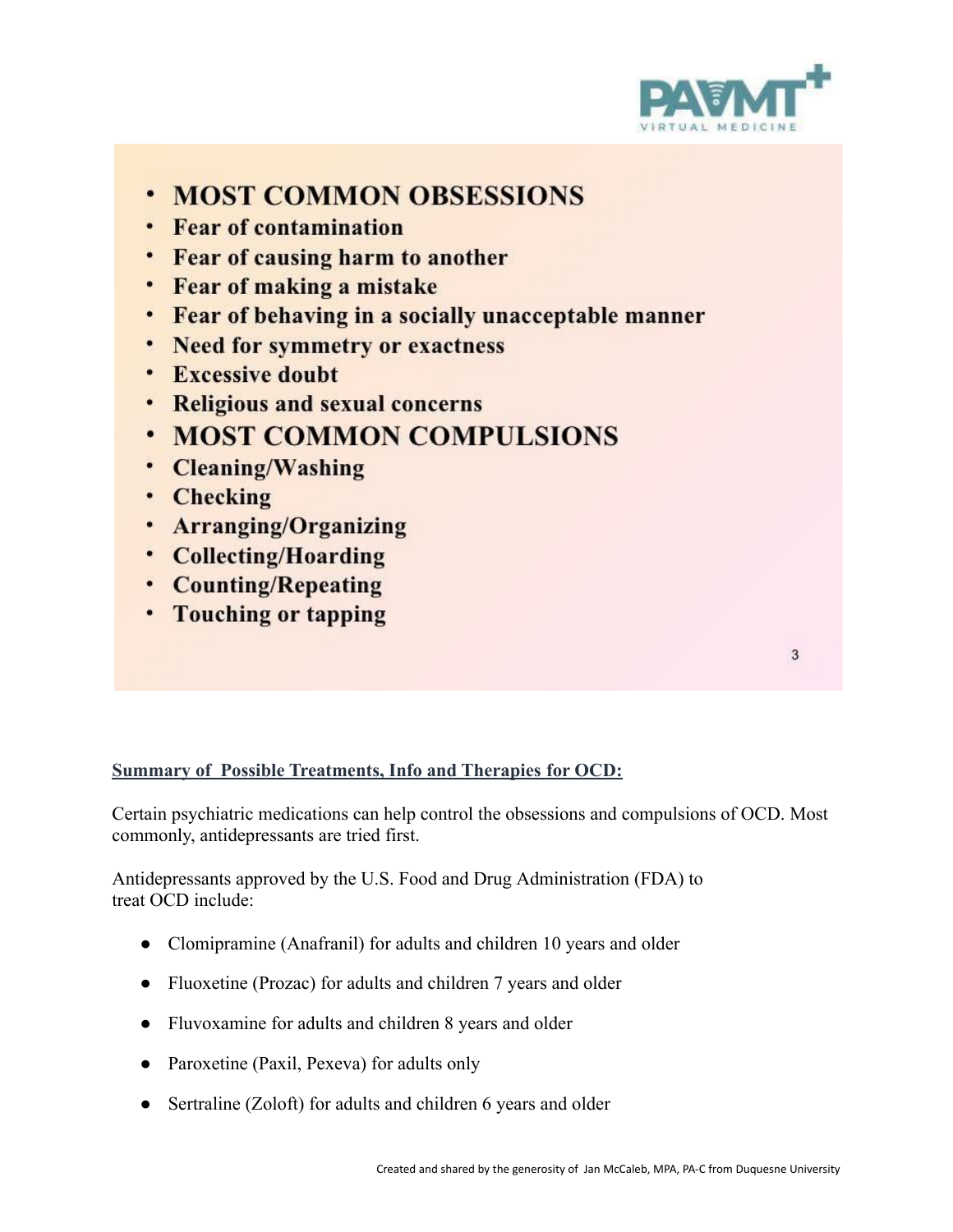

However, your doctor may prescribe other antidepressants and psychiatric medications.

## **Medications: What to consider**

Here are some issues to discuss with your doctor about medications for OCD:

- **Choosing a medication.** In general, the goal is to effectively control symptoms at the lowest possible dosage. It's not unusual to try several drugs before finding one that works well. Your doctor might recommend more than one medication to effectively manage your symptoms. It can take weeks to months after starting a medication to notice an improvement in symptoms.
- Side effects. All psychiatric medications have potential side effects. Talk to your doctor about possible side effects and about any health monitoring needed while taking psychiatric drugs. And let your doctor know if you experience troubling side effects.
- **Suicide risk.** Most antidepressants are generally safe, but the FDA requires that all antidepressants carry black box warnings, the strictest warnings for prescriptions. In some cases, children, teenagers and young adults under 25 may have an increase in suicidal thoughts or behavior when taking antidepressants, especially in the first few weeks after starting or when the dose is changed. If suicidal thoughts occur, immediately contact your doctor or get emergency help. Keep in mind that antidepressants are more likely to reduce suicide risk in the long run by improving mood.
- **Interactions with other substances.** When taking an antidepressant, tell your doctor about any other prescription or over-the-counter medications, herbs or other supplements you take. Some antidepressants can make some other medications less effective and cause dangerous reactions when combined with certain medications or herbal supplements.
- **Stopping antidepressants.** Antidepressants aren't considered addictive, but sometimes physical dependence (which is different from addiction) can occur. So stopping treatment abruptly or missing several doses can cause withdrawal-like symptoms, sometimes called discontinuation syndrome. Don't stop taking your medication without talking to your doctor, even if you're feeling better — you may have a relapse of OCD symptoms. Work with your doctor to gradually and safely decrease your dose.

Talk to your doctor about the risks and benefits of using specific medications.

### **Other treatment**

Sometimes, psychotherapy and medications aren't effective enough to control OCD symptoms. In treatment-resistant cases, other options may be offered:

● **Intensive outpatient and residential treatment programs.** Comprehensive treatment programs that emphasize ERP therapy principles may be helpful for people